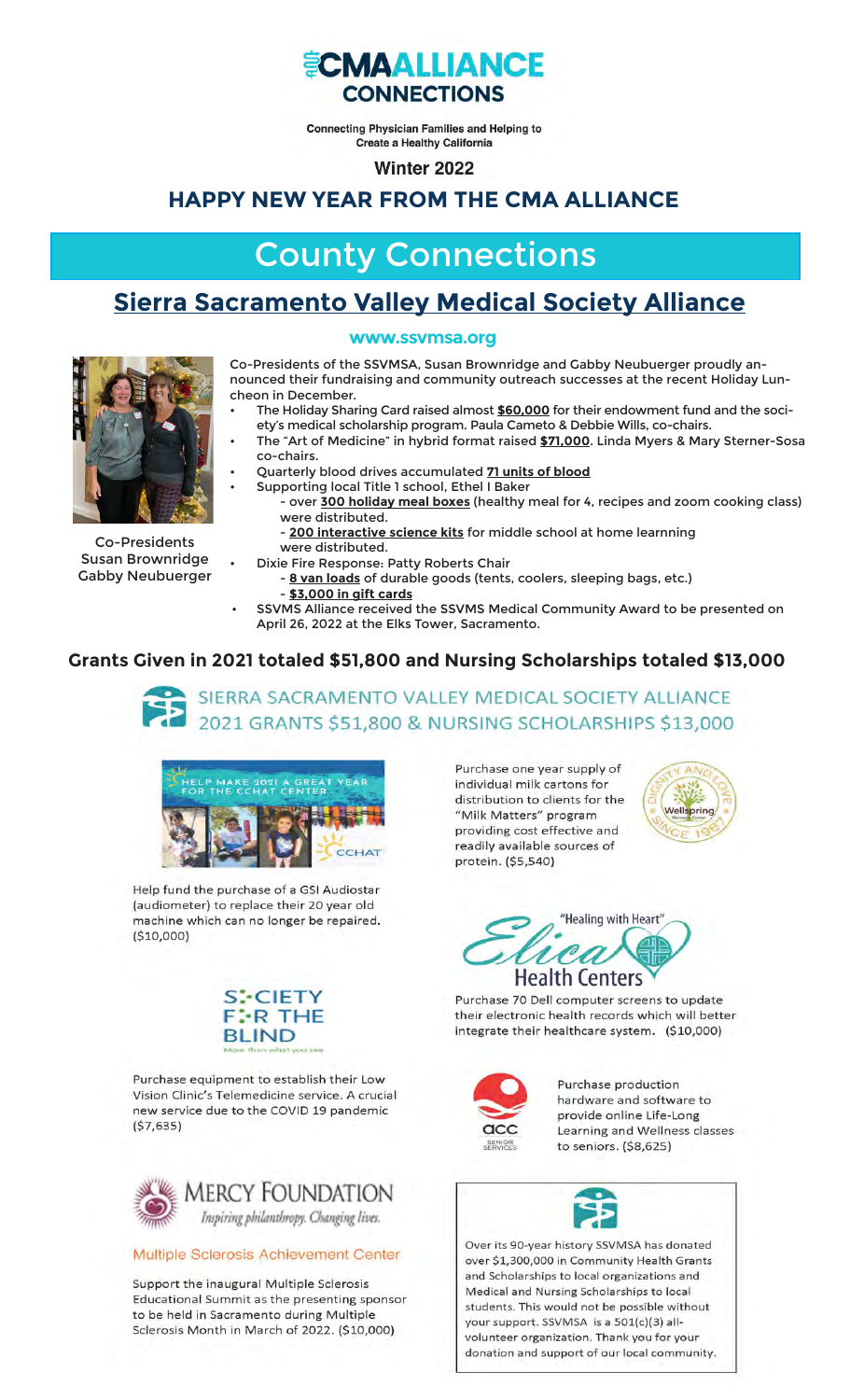#### **SSVMS Alliance Has a Proud Heritage and is Dedicated to a Healthy Community**



The Sierra Sacramento Valley Medical Society Alliance is a non-profit organization dedicated to improving the quality of health in our community through education, funding and volunteer support. We have continuously contributed to the well-being of our community since 1931, by granting over a million dollars to community organizations throughout the

greater Sacramento region. In addition, we contribute thousands of dollars annually to support medical school and nursing scholarships.

#### **SSVMS Alliance's Annual Holiday Luncheon**



**Past CMA Alliance Presidents Attending**

**Lisa Smith, Tricia Hunstock, Debbi Ricks, Gabby Neubuerger**



**Mattone Ristorante in Sacramento**

### **Sonoma County Medical Association Alliance Foundation**



**Give-A-Gift Programs**

SCMAAF's Give-a-Gift Program, in its 68th year, is committed to helping improve the lives of foster youth in Sonoma County. They focus on two annual initiatives:

**1.** Gifting over 250 children during the holiday season. This is their most pact ful contribution.

2. Awarding 20-30 laptop computers to youth pursuing post-secondary edu cation.

Congratulations to our SCMAAF members who continued these outreaches even during the pandemic.

### **GIVE-A-GIFT DONATIONS 2020-2021**











**800+ HOLIDAY GIFTS** TO 210 YOUTH

**12 LAPTOP COMPUTERS** AWARDED

\$5,000 IN SCHOLARSHIPS

#### **Click Here for Complete Information on the Give-a-Gift Program and to Donate**



### **Gift Wrapping Day**

Wrap Day marks a very special point in SCMAAF's gift giving efforts. It marks a time when all the gifts for these deserving youth have been purchased, sorted, and await to be beautifully wrapped by the generous hands of the many volunteers. It's an occasion they look forward to because it allows them to share in the holiday spirit with the wonderful Alliance community, knowing each person had a hand in making this time of year more joyous and hopeful for children all over Sonoma County. Special thanks to the "Give a Gift" Co-Chairs Liz Bauer and Elizabeth Restel,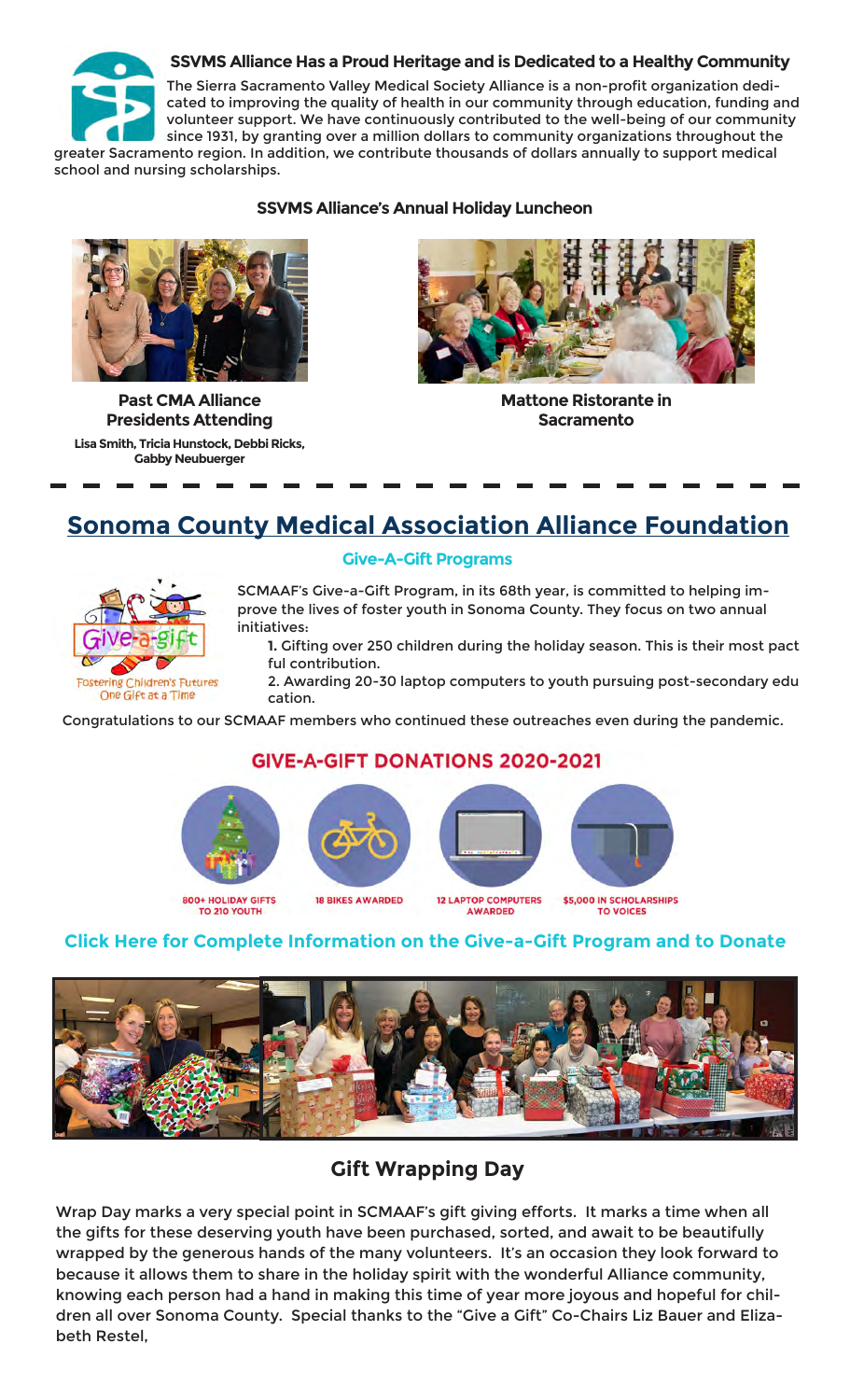# **Los Angeles County Medical Association Alliance**

**www.lacmaalliance.com**

### 2021 Vaccination & Annual Toy Give-Away Event at Clinica Romero



Last month, LACMA Alliance did its part to help get "Los Angeles Vaccinated in 2021." Thanks to a grant from the California Medical Association Alliance and donations from Bionix (creators of ShotBlockers) and Better World Books, participants who were vaccinated at Clinica Romero's Vaccination and Annual Toy Give-Away Event received "Los Angeles Vaccinated 2021" t-shirts, a ShotBlocker to help ease the anxiety of the vaccination and educational books to take home. Special thanks to Stacie Oppong for applying for the grant and for coordinating and implementing LACMAA's participation in the event. Additional thanks goes to Melissa Parra for her assistance throughout the process and to Stacie's family for their help setting up the event. LACMAA looks forward to participating in additional vaccination events like this in 2022.

# From the President



Meeting by Zoom just doesn't do it anymore, I want to see you in person so we can enjoy the camaraderie of the Alliance that has been enjoyed for so many years. We met by Zoom for our annual meeting last year and this year will depend on how state mandates go. Keep your fingers crossed that in person meetings are possible soon.

The CMAA grant cycle will be announced soon and I encourage alliances and members at large to apply. The application and guidelines are on our website cmaalliancenet.org.

Look at them carefully and apply. Examples of last year's grants were funding of an immunization clinic in Los Angeles and nursing scholarships in Sonoma. What is your alliance doing that would qualify?

Join us for our Western States Regional Meeting in September 7-10 in San Diego to meet other alliance members from other Western States, it is a meeting of collaboration, friendship and leaning about what other states are doing.

Presently the AMA Alliance meeting is a go in Chicago June 11-13. The AMAA's Centennial Celebration will mark AMAA's 100th year anniversary. Did you know during that period California has had four AMAA presidents? Ann Hansen, Isabel Dvorsky, Mrs. Ralph Eusden and Mrs. James Percy.

Thank you for your membership and helping to support the physicians of California and multiple community projects.